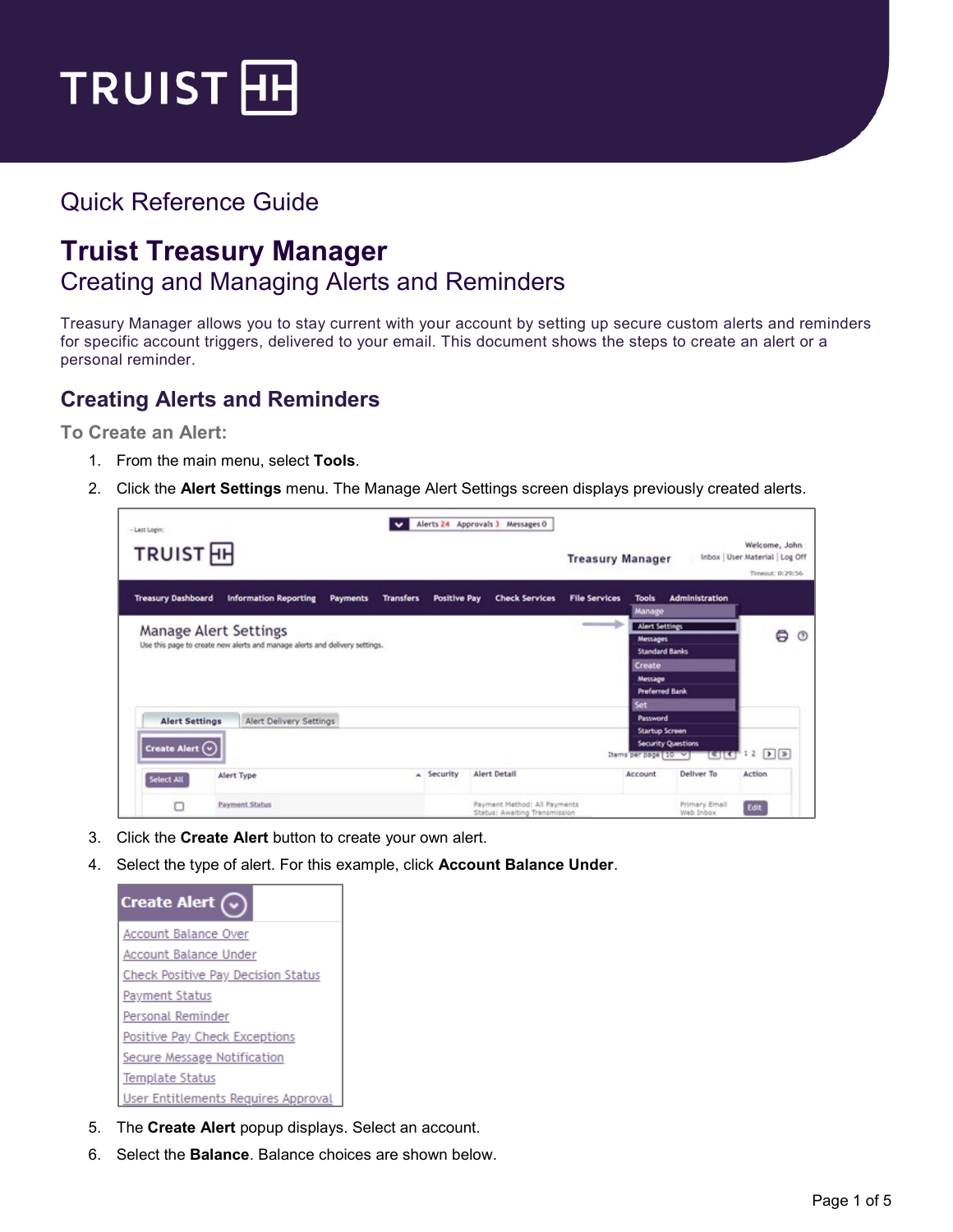**Truist Treasury Manager:** Creating and Managing Alerts and Reminders Quick Reference Guide

- 7. Enter the desired information into the **Amount** field. For example, enter "1000."
- 8. Select one or more delivery options. For example, click the **Primary Email** checkbox.
- 9. Click the **Submit** button. Treasury Manager confirms the new alert was created.

| <b>Create Alert</b>                                                                  |                                                                             |                              |                                                              |              |                                                                                                                                                                                                     |                | $\pmb{\times}$          |                                                  |
|--------------------------------------------------------------------------------------|-----------------------------------------------------------------------------|------------------------------|--------------------------------------------------------------|--------------|-----------------------------------------------------------------------------------------------------------------------------------------------------------------------------------------------------|----------------|-------------------------|--------------------------------------------------|
|                                                                                      |                                                                             |                              |                                                              |              |                                                                                                                                                                                                     |                | Help                    |                                                  |
|                                                                                      | Alert Type                                                                  | <b>Account Balance Under</b> |                                                              |              |                                                                                                                                                                                                     |                |                         |                                                  |
|                                                                                      |                                                                             |                              | Account Number - Account Name                                |              |                                                                                                                                                                                                     |                |                         |                                                  |
|                                                                                      | Account *                                                                   | 91 - ABC123 Operating Acct   |                                                              | v            |                                                                                                                                                                                                     |                |                         |                                                  |
| Balance <sup>*</sup><br><b>Pending Available</b><br>v                                |                                                                             |                              |                                                              |              |                                                                                                                                                                                                     |                |                         |                                                  |
|                                                                                      | 1000<br>Amount *                                                            |                              | ℗                                                            |              |                                                                                                                                                                                                     |                |                         |                                                  |
|                                                                                      | <b>Deliver To</b>                                                           | Delivery Options page.       |                                                              |              | This alert will always be delivered to your Inbox. You may select additional delivery options<br>below or create additional delivery options by clicking on Add Delivery Option button in Set Alert |                |                         |                                                  |
|                                                                                      |                                                                             | <b>Select</b>                | <b>Delivery Name</b>                                         |              | <b>Deliver To</b>                                                                                                                                                                                   |                |                         |                                                  |
|                                                                                      |                                                                             |                              | Web Inbox                                                    |              |                                                                                                                                                                                                     |                |                         |                                                  |
|                                                                                      |                                                                             | ☑                            | <b>Primary Email</b>                                         |              | <b>START</b>                                                                                                                                                                                        |                |                         |                                                  |
|                                                                                      |                                                                             |                              |                                                              |              |                                                                                                                                                                                                     |                |                         |                                                  |
|                                                                                      |                                                                             |                              |                                                              |              |                                                                                                                                                                                                     |                |                         |                                                  |
|                                                                                      |                                                                             | Cancel<br><b>Submit</b>      |                                                              |              |                                                                                                                                                                                                     |                |                         |                                                  |
|                                                                                      |                                                                             |                              |                                                              |              |                                                                                                                                                                                                     |                |                         |                                                  |
|                                                                                      |                                                                             |                              |                                                              | $\mathbf{v}$ | Alerts 9 Approvals 4 Messages 0                                                                                                                                                                     |                |                         |                                                  |
|                                                                                      |                                                                             |                              |                                                              |              |                                                                                                                                                                                                     |                | <b>Treasury Manager</b> | Welcome, Mary<br>Inbox   User Material   Log Off |
|                                                                                      |                                                                             |                              |                                                              |              |                                                                                                                                                                                                     |                |                         | Yimeout: 0:29:35                                 |
|                                                                                      | <b>Treasury Dashboard Information Reporting</b>                             |                              | Payments Transfers Positive Pay Check Services File Services |              | <b>Tools</b>                                                                                                                                                                                        | Administration |                         |                                                  |
|                                                                                      |                                                                             |                              |                                                              |              |                                                                                                                                                                                                     |                |                         |                                                  |
|                                                                                      | Use this page to create new alerts and manage alerts and delivery settings. |                              |                                                              |              |                                                                                                                                                                                                     |                |                         |                                                  |
|                                                                                      |                                                                             |                              |                                                              |              |                                                                                                                                                                                                     |                |                         |                                                  |
| <b>Successful Submit</b>                                                             | . Your subscription was added successfully.                                 |                              |                                                              |              |                                                                                                                                                                                                     |                |                         |                                                  |
|                                                                                      |                                                                             |                              |                                                              |              |                                                                                                                                                                                                     |                |                         |                                                  |
| <b>Alert Settings</b>                                                                | Alert Delivery Settings                                                     |                              |                                                              |              |                                                                                                                                                                                                     |                |                         |                                                  |
| Lett Legin:<br><b>TRUIST</b> <sub>H</sub><br>Manage Alert Settings<br>Create Alert ( |                                                                             |                              |                                                              |              |                                                                                                                                                                                                     |                |                         | Dema per page [ 10 W]                            |
| Select All                                                                           | Alert Type                                                                  |                              |                                                              | » Security   | Alert Detail                                                                                                                                                                                        | Account        | Deliver To              | Action                                           |

**To Create a Reminder:**

- 1. From the Manage Alert Settings page, click the **Create Alert** button.
- 2. Select **Personal Reminder**.



3. Enter the desired information into the **Title** field. For example, enter "Mortgage."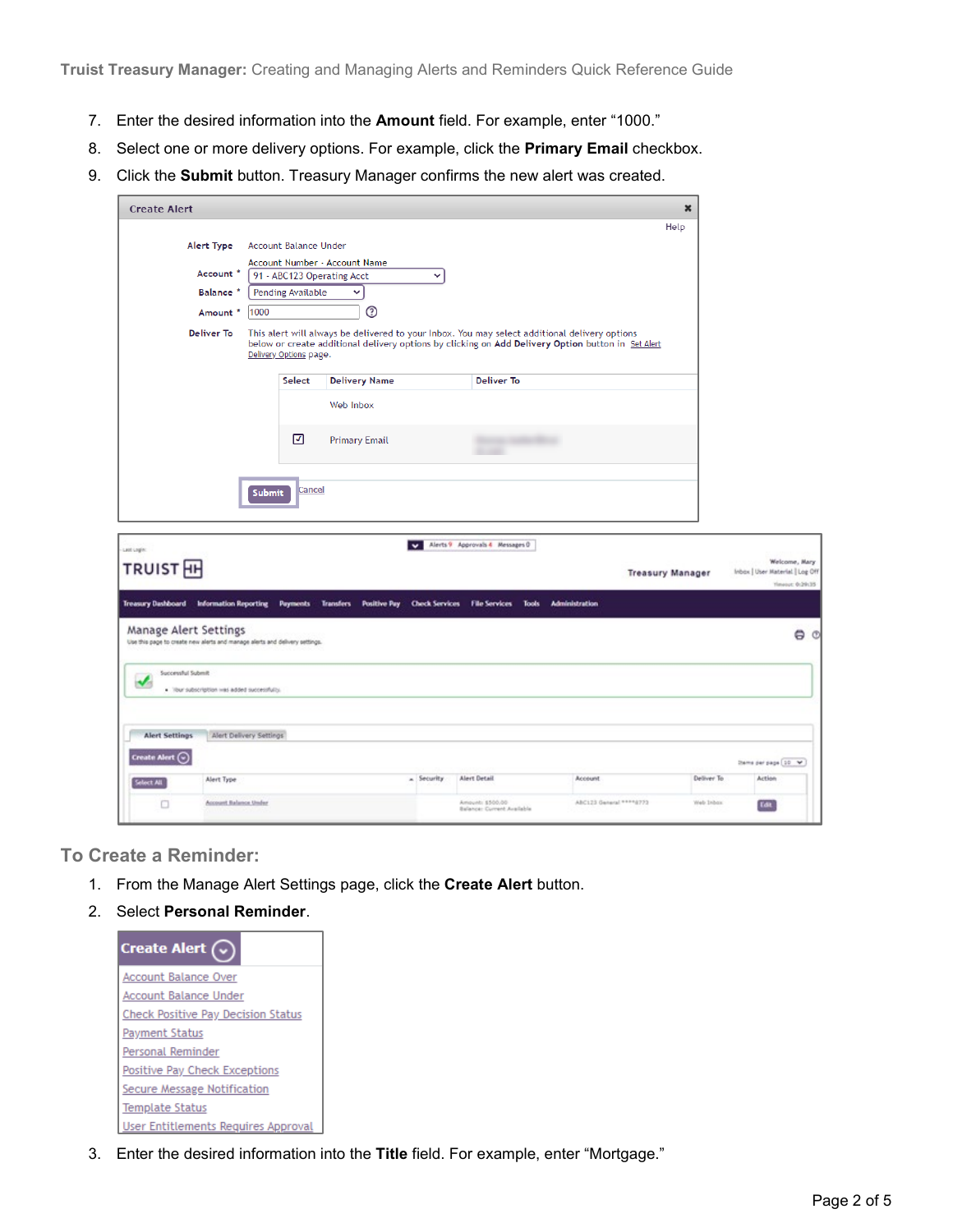- 4. Enter the desired information into the **Message** field. For example, enter "Remember to pay the mortgage!".
- 5. For Frequency, select the desired option. In this example, **Monthly** is selected.
- 6. Then, select the day of the month to receive the reminder.
- 7. Select one or more additional delivery options.

| <b>Create Alert</b>    |                                                                                                                                                                                                                                 | $\pmb{\times}$ |
|------------------------|---------------------------------------------------------------------------------------------------------------------------------------------------------------------------------------------------------------------------------|----------------|
|                        |                                                                                                                                                                                                                                 | Help           |
| <b>Alert Type</b>      | Personal Reminder                                                                                                                                                                                                               |                |
| Title *                | Mortage                                                                                                                                                                                                                         |                |
| Message *              | Remember to pay the Mortgage                                                                                                                                                                                                    |                |
|                        | You have entered 28 of 256 maximum characters                                                                                                                                                                                   |                |
| Frequency <sup>*</sup> | Daily<br>mm/dd/yyy<br>亘                                                                                                                                                                                                         |                |
|                        | Day of the Week $\vee$<br>Weekly                                                                                                                                                                                                |                |
|                        | Monthly<br>$\overline{1}$<br>$\check{ }$                                                                                                                                                                                        |                |
|                        | Yearly<br>Day of the Month $\vee$<br>Month<br>◡                                                                                                                                                                                 |                |
| Time *                 | 08:30                                                                                                                                                                                                                           |                |
| Deliver To             | This alert will always be delivered to your Inbox. You may select additional delivery options<br>below. To create more personal delivery options, access the setup screens by going to your Set<br>Alert Delivery Options page. |                |
|                        | Deliver To<br>Select<br><b>Delivery Name</b>                                                                                                                                                                                    |                |
|                        | Web Inbox                                                                                                                                                                                                                       |                |
|                        | App Pend<br>Mary.Doe@abc12<br>3.com                                                                                                                                                                                             |                |
|                        | Cancel<br><b>Submit</b>                                                                                                                                                                                                         |                |

- 8. Click the **Submit** button.
- 9. Treasury Manager confirms the new alert was created.

| <b>Last Login:</b>                                     | 11/10/2021 20:06 (Eastern Time)                                                  | $\bullet$         | Alerts 9 Approvals 4 Messages 0                         |                       |                         |                   |                                                  |
|--------------------------------------------------------|----------------------------------------------------------------------------------|-------------------|---------------------------------------------------------|-----------------------|-------------------------|-------------------|--------------------------------------------------|
| <b>TRUIST</b> <sub>H</sub>                             |                                                                                  |                   |                                                         |                       | Treasury Manager™       |                   | Welcome, Mary<br>Inbox   User Material   Log Off |
|                                                        |                                                                                  |                   |                                                         |                       |                         |                   | Timeout: 0:29:48                                 |
| <b>Treasury Dashboard</b>                              | <b>Information Reporting</b><br><b>Positive Pay</b><br><b>Payments Transfers</b> |                   | <b>Check Services File Services Tools</b>               | <b>Administration</b> |                         |                   |                                                  |
| <b>Manage Alert Settings</b>                           | Use this page to create new alerts and manage alerts and delivery settings.      |                   |                                                         |                       |                         |                   | 8<br>$^{\circ}$                                  |
| <b>Successful Submit</b><br>$\boldsymbol{\mathcal{N}}$ | . Your subscription was added successfully.                                      |                   |                                                         |                       |                         |                   |                                                  |
| <b>Alert Settings</b>                                  | <b>Alert Delivery Settings</b>                                                   |                   |                                                         |                       |                         |                   |                                                  |
| <b>Create Alert</b> $(\cdot)$                          |                                                                                  |                   |                                                         |                       |                         |                   | Items per page 10 V                              |
| Select All                                             | <b>Alert Type</b>                                                                | <b>A</b> Security | <b>Alert Detail</b>                                     |                       | Account                 | <b>Deliver To</b> | <b>Action</b>                                    |
| г                                                      | <b>Account Balance Under</b>                                                     |                   | Amount: \$500.00<br>Balance: Current Available          |                       | ABC123 General ****8773 | Web Inbox         | Edit                                             |
| г                                                      | <b>Personal Reminder</b>                                                         |                   | Title: Mortage<br>Message: Remember to pay the Mortgage |                       |                         | Web Inbox         | Edit                                             |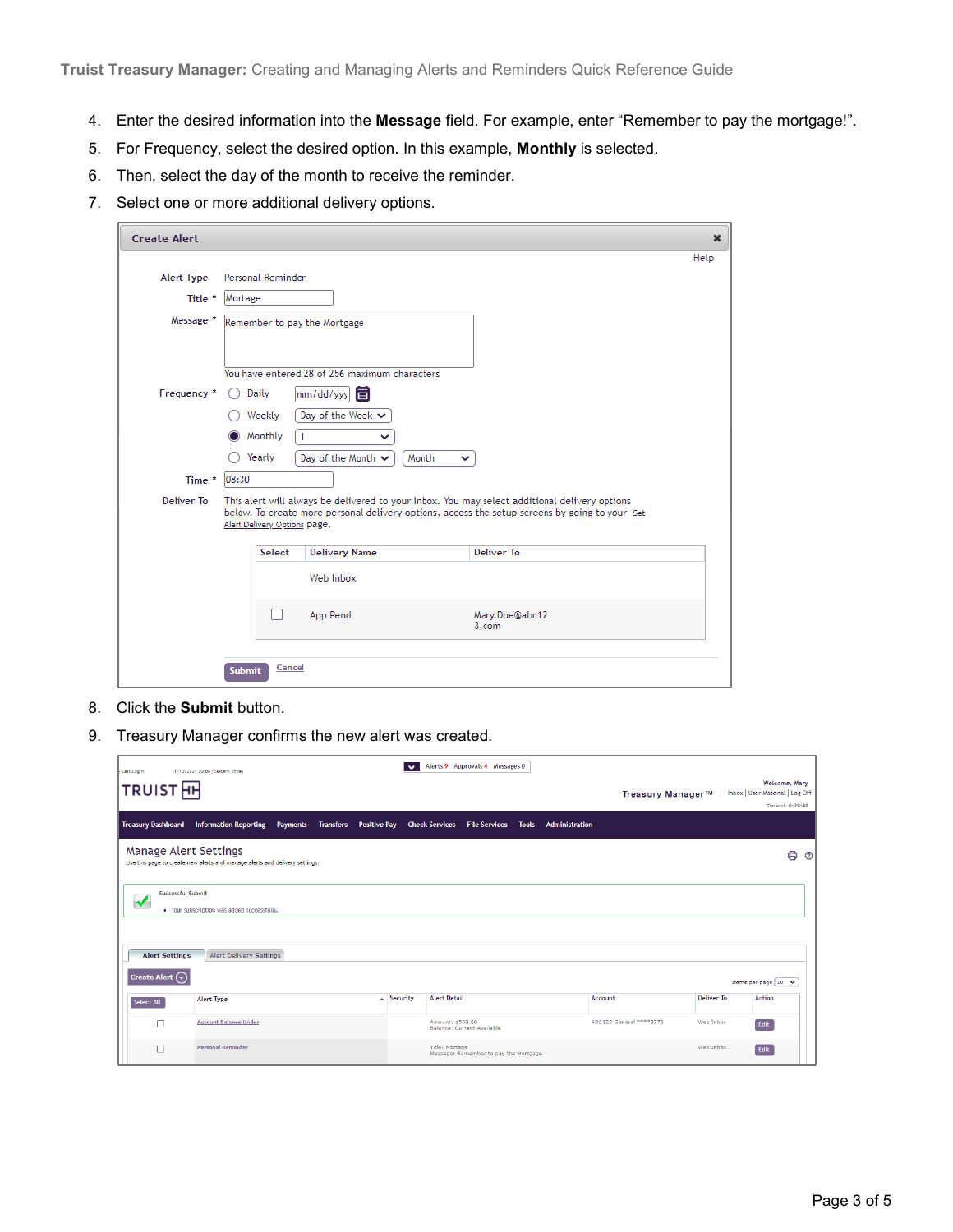### **Managing Delivery Options**

**To Manage Delivery Options:**

- 1. From the Manage Alert Settings page, click the **Alert Delivery Settings** tab.
- 2. Click the **Add Delivery Option** button.

| LAR LIGHT<br>TRUIST <sub>H</sub>                 |                                                                                                      | $\ddot{\phantom{0}}$                                                                        | Alerts 9 Approvals 4 Messages 0 |        | <b>Treasury Manager</b> | Welcome, Mary<br>Inbox   User Material   Log Off<br>Timenet: 0-29y41 |
|--------------------------------------------------|------------------------------------------------------------------------------------------------------|---------------------------------------------------------------------------------------------|---------------------------------|--------|-------------------------|----------------------------------------------------------------------|
| Treasury Dashboard                               | <b>Information Reporting</b>                                                                         | Transfers Positive Pay Check Services File Services Tools Administration<br><b>Payments</b> |                                 |        |                         |                                                                      |
|                                                  | Manage Alert Settings<br>Use this page to create new alerts and manage alerts and delivery settings. |                                                                                             |                                 |        |                         | Θ<br>$\circ$                                                         |
| Alert Settings<br>Add Delivery Option $\bigodot$ | <b>Alert Delivery Settings</b>                                                                       |                                                                                             |                                 |        |                         | Dams per page [10] V                                                 |
| <b>Drugs</b>                                     | Delivery Name                                                                                        | a Deliver To                                                                                | Delivery Method                 | Status | Action                  |                                                                      |
| <b>Text Message</b>                              |                                                                                                      |                                                                                             |                                 |        |                         |                                                                      |
| o                                                | Apr Pend                                                                                             | Mary Douglabe123.com                                                                        | dreat.                          | Active | <b>Tdt</b>              |                                                                      |
| œ                                                | Web Inbox                                                                                            |                                                                                             | <b>Jebax</b>                    | Active | Edit                    |                                                                      |

- 3. Select a delivery method. For this example, click **Email.**
- 4. Enter the desired information into the **Delivery Name** field. For example, enter "Amy Smith."
- 5. Enter the desired information into the **Deliver To** field. Enter a valid email address, for example, "Amy.Smith@email.com."

| <b>Add Email Alert Delivery Option</b><br>×        |                     |      |  |  |
|----------------------------------------------------|---------------------|------|--|--|
|                                                    |                     | Help |  |  |
|                                                    | * Required          |      |  |  |
| Delivery Address @ Active O<br>Status <sup>*</sup> | Inactive            |      |  |  |
| Delivery Name *                                    | Amy Smith           |      |  |  |
| Delivery Method                                    | Email               |      |  |  |
| Deliver To *                                       | Amy.Smith@email.com |      |  |  |
|                                                    | Cancel<br>Done      |      |  |  |

6. Click the **Done** button. Treasury Manager confirms the new delivery option was added successfully.